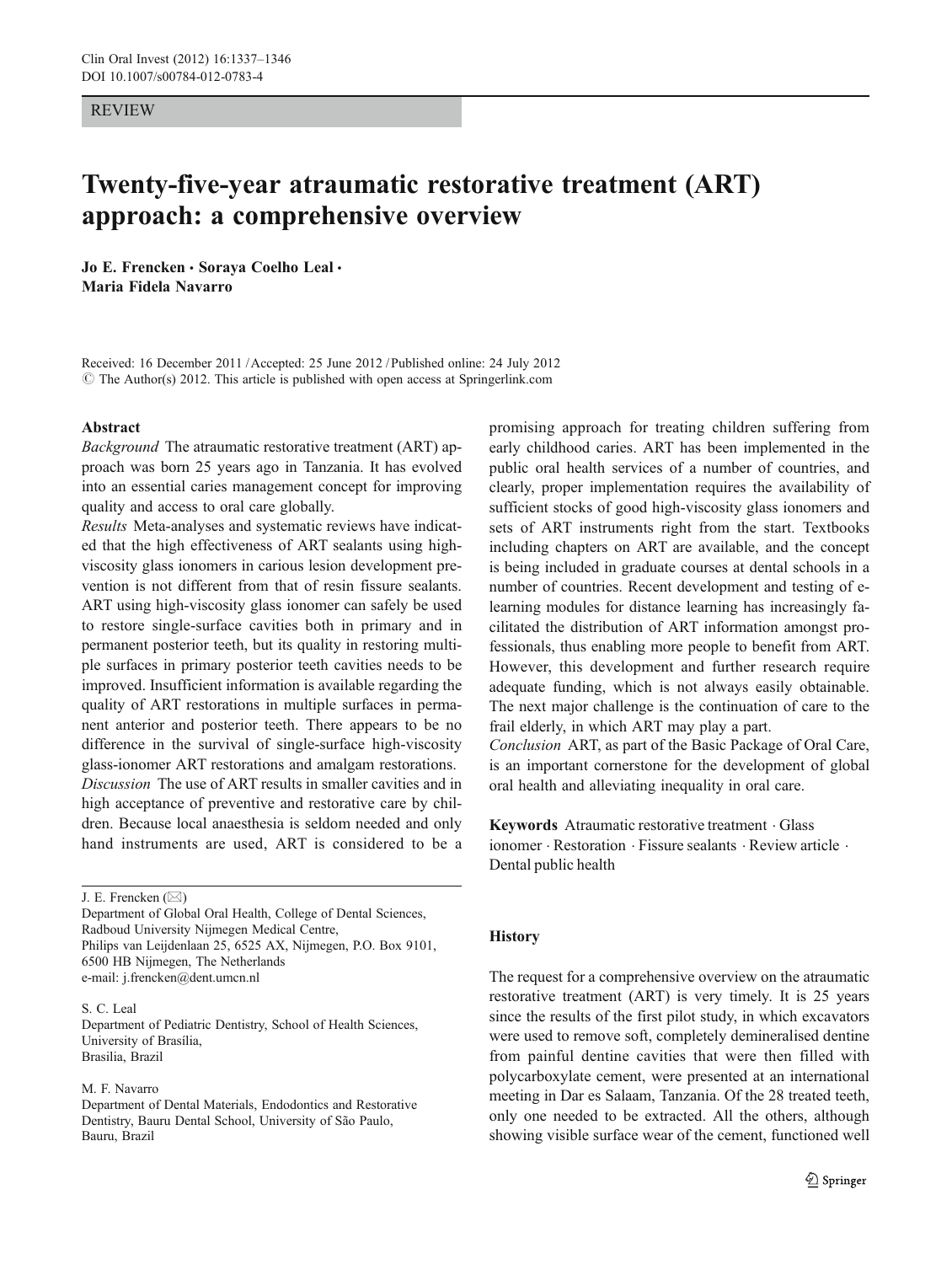without pain or negative symptoms, after 9 months. The patients were very pleased that extraction of the teeth, which was the expected and common treatment for painful teeth in the country, had not happened. Thereafter, the treatment procedure evolved through the 1980s and 1990s, into the twenty-first century. The restorative material changed to glass ionomer. Not only was glass ionomer used to restore cavities in stress-bearing situations, not common in those days, but it was also used to seal caries-prone pits and fissures. Even the use of hand instruments did not remain restricted to cleaning relatively large cavities, as was the case in the Tanzanian pilot study. The technique was refined. The orifice of small dentine cavities could be enlarged with a hatchet and/or an enamel access cutter. This operational advancement expanded the application of the unconventional preventive and restorative care concept that became known in the early 1990s as the ART approach.

In the early years, a medium-viscosity glass ionomer [\[1](#page-7-0), [2\]](#page-7-0) was the only suitable type available. The insertion of this type of glass ionomers in stress-bearing tooth surfaces triggered manufacturers to develop a more wear-resistant glass ionomer. These so-called highviscosity glass ionomers were introduced in the mid-1990s and are still the type of glass ionomer required with ART.

The early propagators of ART realised its potential for global oral health (personal communication). As is still the case today, the large majority of cavitated dentine lesions went untreated at the time when ART was born. This situation not only prevailed in low- and middle-income countries but was also present in highincome countries. There are a number of factors that can explain this unwanted situation in each of the world's countries. However, the unconditional introduction of the traditional treatment scheme developed for use in Western countries, into low- and middle-income countries, is considered a major reason for the low level of preventive and restorative care provided in many communities in these countries over the last decades [\[3\]](#page-7-0). To improve this situation, the traditional treatment scheme needed to be drastically changed and ART could make that difference. In order to maximise the potential benefits, aspects of ART needed to be researched from the very beginning. Consequently, a research agenda were developed and updated at various international dental congresses [[4](#page-7-0)–[6](#page-7-0)]. This initiative had led to a total of 260 publications on various aspects of ART in PubMed by early May 2012, to a number of textbooks on ART [[7,](#page-7-0) [8\]](#page-7-0) and to chapters on ART in textbooks on minimal intervention dentistry [[9](#page-7-0)], preventive and community dentistry [\[10\]](#page-7-0), cariology [[11](#page-7-0)] and paediatric dentistry [[12\]](#page-7-0).

#### The ART concept

Currently, ART is defined as a minimally invasive care approach in preventing dental caries and stopping its further progression. It consists of two components: sealing cariesprone pits and fissures and restoring cavitated dentine lesions with sealant-restorations [\[7\]](#page-7-0). The placement of an ART sealant involves the application of a high-viscosity glass ionomer that is pushed into the pits and fissures under finger pressure. An ART restoration involves the creation of sufficient access to the cavity for the removal of soft, completely demineralised (decomposed) carious tooth tissues with hand instruments. This is followed by restoration of the cavity with an adhesive dental material which simultaneously seals any remaining pits and fissures that remain at risk. Opening the cavity with rotating instruments, followed by cleaning it with hand instruments and restoring it with an adhesive restorative material, is not considered ART nor can calling it modified ART be justified [\[13\]](#page-7-0). Meanwhile, the use of ART is no longer restricted to low- and middle-income countries. There is evidence that ART application has spread to very many countries in the world. In many countries, ART is part of the dental curriculum [[14](#page-7-0), [15\]](#page-7-0). Many private practitioners in BRIC and Western countries use it to complement other treatment concepts in the provision of dental care to their clientele (Brazil, Japan, Netherlands, UK, USA). Because it seems that the use of ART is growing in many parts of the world, this was considered an appropriate time for presenting and discussing the knowledge, experiences and study results regarding various aspects of ART. That is the aim of the present publication.

#### The "atraumatic" component of the ART approach

Since its start, the originators of the ART approach noticed that the technique had a potential to cause less discomfort to the patient and to be less invasive to the dental tissues than the conventional approach. The patient's acceptance of ART was verified by Mickenautsch and Rudolph [\[16\]](#page-7-0), who observed that both children and adults receiving ART restorations responded very positively to the treatment. They ascribed this reaction to ART's "patient friendly" properties. Dentists also seemed to approve the "new" approach. Among the main reasons given were those related to the patient's comfort: the reduced use of local anaesthetic and absence of the noisy drill and suction [\[17\]](#page-7-0). Dental students' perceptions, after receiving a special training on ART and applying it to their patients, were in agreement with those of the dentists. The fifth-year students reported perceptions related to dental anxiety, minimal loss of tooth tissues and to the fact that they could clearly see patients' expressions changing from fearful to more relaxed as the most relevant aspects of the ART approach. These experiences contributed to an increase in their confidence as operators [[18](#page-7-0)].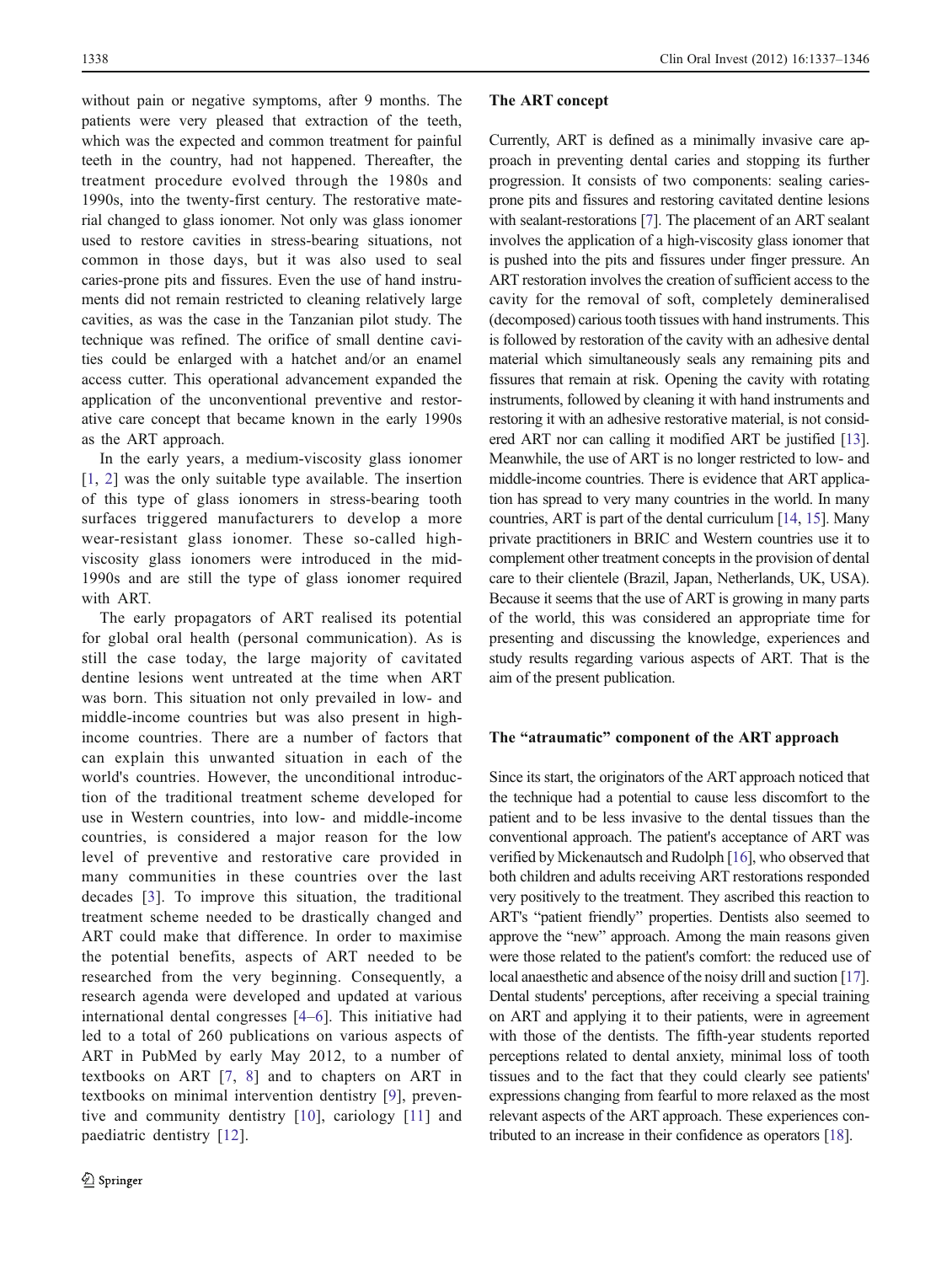However, analysis of clinical trials that have compared patients' comfort during ART and the conventional approach using different restorative materials revealed inconclusive results. Basically, these studies investigated two aspects related to the patients' comfort: dental pain and dental anxiety. A summary of these studies' outcomes is presented in Table 1. All studies, except the one from Mickenautsch et al. [\[24](#page-7-0)] that also included adults, were performed on children. From the seven studies retrieved, three showed no difference between the two types of treatment in levels of anxiety or pain, while the other four suggested that ART was found to be less painful and caused less dental anxiety. What could be the explanation for these controversial results? Besides methodological aspects, apparently, the outcomes were also influenced by the operators' level of specialisation and/or skills in handling anxious children. The studies from Topaloglu et al. [\[23\]](#page-7-0) and de Menezes Abreu et al. [\[21,](#page-7-0) [22](#page-7-0)], in which no difference in levels of dental anxiety and dental pain were observed, were performed by paediatric dentists. In the studies that favoured ART [\[19](#page-7-0)–[21](#page-7-0), [23\]](#page-7-0), all operators, but the one from de Menezes Abreu et al. [[21](#page-7-0)], were non-paediatric dentists (general practitioners, dental therapists or dental students). However, the latter study had included children younger than 6 years, and all those given the conventional treatment

received local anaesthesia and the restorations were performed under rubber dam isolation. It is not unrealistic to argue that age and the use of the needle and that of rubber dam might have influenced children's perception of pain.

In light of all these aspects, it can be hypothesised that the behaviour management provided by a paediatric dentist may overcome much of the discomfort that a child can feel independently of the restorative treatment approach. On the other hand, it can be argued that ART could be a facilitator for good behaviour management when the dentist is not so skillful in dealing with children. For those very young, ART is the best treatment option, whether the operator is a specialist or not [\[21](#page-7-0)], as age is associated with dental behaviour management problems; the younger the child the more behaviour problems are expected [[26\]](#page-8-0). With regard to adult patients, there is only one study in which the impact of ART on patients' comfort was tested [\[24](#page-7-0)]. It indicates that ART caused less anxiety than the traditional approach using rotary instruments.

Another atraumatic aspect of the ART approach that should be also taken into account refers to its potential to be less invasive to the dental tissues. Following the concept of minimal intervention dentistry (MID), only decomposed dentine needs to be removed in order to stop carious lesion progression. This then leads to the question as to which

Table 1 Overview of studies having assessed dental anxiety and dental pain between the ART and the traditional treatment approach

| Reference | Comparison                                                        | Age                 | Operator background               | Variable measured                                                          | Conclusion                                                                      |
|-----------|-------------------------------------------------------------------|---------------------|-----------------------------------|----------------------------------------------------------------------------|---------------------------------------------------------------------------------|
| [19]      | ART vs rotary<br>instruments                                      | 6-year-old children | Dental students<br>and dentists   | Discomfort:<br>-Heart rate and modified<br>Venham index (observations)     | ART caused less discomfort                                                      |
| [20]      | ART vs rotary<br>instruments                                      | $6-16$ years old    | Dentists                          | Pain:<br>-Questions: did you feel<br>any pain during treatment?            | ART caused less pain                                                            |
| [21]      | ART vs rotary<br>instruments                                      | 4–7 years old       | Pedodontist specialist            | Pain:<br>-Wong-Baker FACES Pain<br><b>Rating Scale</b>                     | ART caused less pain                                                            |
| [22]      | ART vs rotary<br>instruments vs<br>ultraconservative<br>treatment | $6-7$ years old     | Pedodontist specialist            | Pain:                                                                      | -No difference in levels of<br>pain among treatments                            |
|           |                                                                   |                     |                                   | -Wong-Baker FACES Pain<br><b>Rating Scale</b>                              | -Local anaesthesia was more<br>frequent given in the rotary<br>instrument group |
| [23]      | -ART vs rotary<br>instruments<br>-ART vs ART<br>with Carisolv     | $6-7$ years old     | Pedodontist specialist            | Anxiety:                                                                   | No difference in levels of<br>anxiety between treatments                        |
|           |                                                                   |                     |                                   | -Venham Picture Test                                                       |                                                                                 |
| [24]      | ART vs rotary<br>instruments                                      | Children and adults | Dentists and<br>dental therapists | Anxiety:<br>-Children's fear survey<br>schedule<br>-Corah's dental anxiety | Both children and adults<br>treated with the ART were<br>less dental-anxious    |
| [25]      | ART vs rotary<br>instruments vs<br>ultraconservative<br>treatment | $6-7$ years old     | Pedodontist specialist            | scale<br>Anxiety:<br>-Facial Image Scale                                   | No difference in levels of<br>anxiety among treatments                          |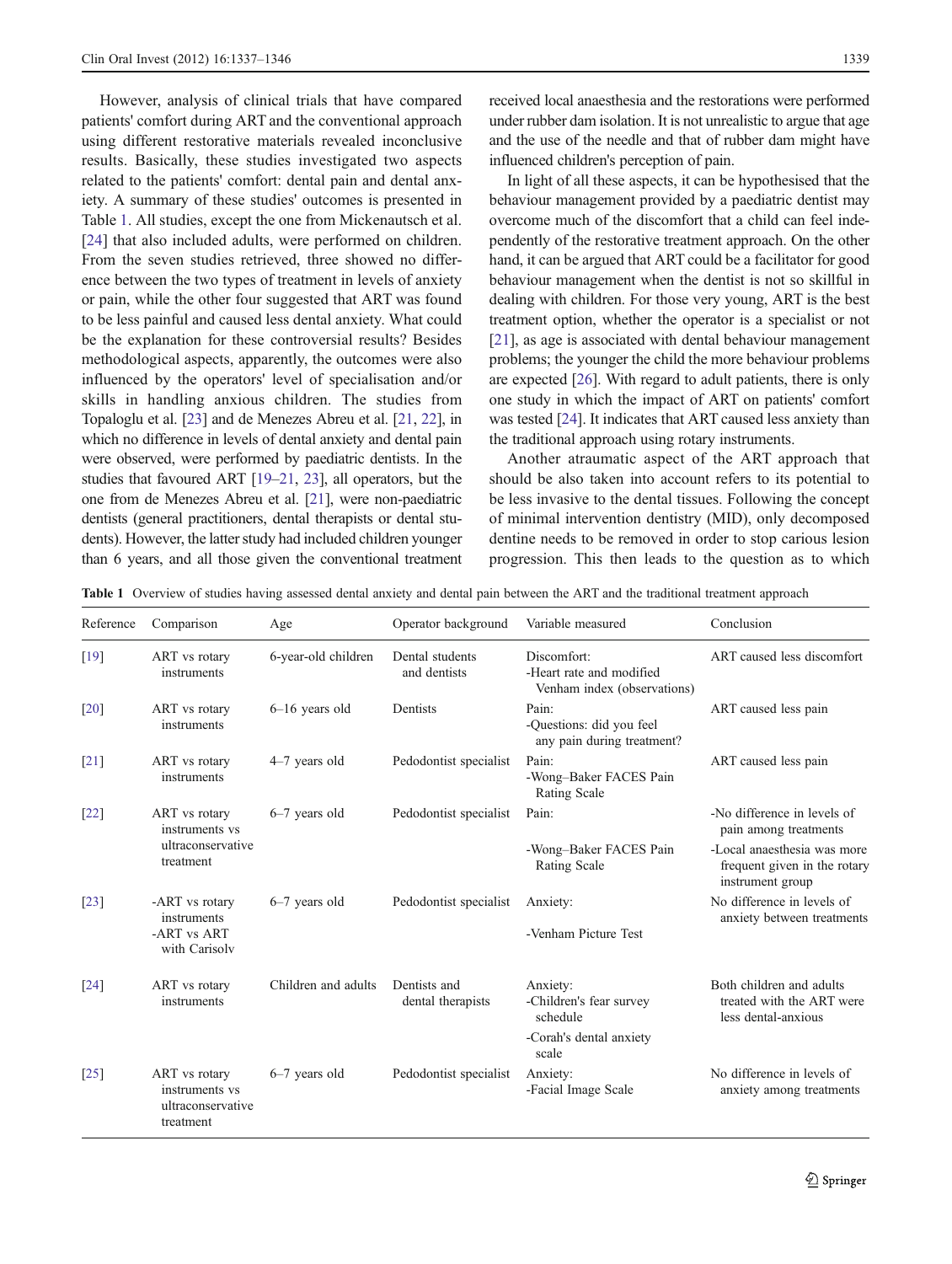method removes decomposed dentine best. In vitro studies have shown that, among the common caries excavation methods tested, hand excavation was the best method, in terms of combined efficiency and effectiveness, for cleaning of occlusal cavities in primary [[27\]](#page-8-0) and permanent teeth [\[28\]](#page-8-0). It is obvious that hand instruments, unlike rotary instruments, have a limited ability to remove sound tooth tissues. It is therefore no surprise that single-surface cavities prepared by hand instruments as part of the ART approach were significantly smaller than those prepared through rotary instrumentation [\[29](#page-8-0)].

The ART potential as an atraumatic management approach for cavitated dentine carious lesions for both children and adults has already been discussed [[30\]](#page-8-0). However, welldesigned trials are still needed to confirm this conclusion as well as testing the influence of the type of operator on patients' behaviour.

# Survival of ART sealants and ART glass-ionomer restorations

Two published meta-analyses have reported on the survival of ART sealants and ART restorations [[31,](#page-8-0) [32](#page-8-0)]. The former meta-analysis concluded that medium-viscosity glass ionomers should not be used with ART anymore. The latter meta-analysis, including data until February 2010, showed cumulative survival rates for single-surface and multiplesurface ART restorations in primary teeth over the first two years as being 93 and 62 %, respectively. Cumulative survival rates for single-surface ART restorations in permanent teeth over the first three and five years were 85 and 80 %, respectively. Only three studies were available that had reported on multiple-surface ART restorations in permanent teeth resulting in a 1-year survival rate of 86 %.

During the period February 2010 to November 2011, seven additional studies reporting on ART restorations have been published. Using the inclusion criteria of the metaanalysis [[32\]](#page-8-0), results of four studies could be used to update the survival rates of ART restorations. Regarding singlesurface ART restorations in posterior primary dentitions, one study [[33\]](#page-8-0) was in line with the outcome of the metaanalysis (95 %) whereas the other study showed a somewhat lower result (80 %) after 1 year [\[34](#page-8-0)]. The study by Deepa and Shobha [\[33](#page-8-0)] reported an 89 % survival of 1-year-old multiple-surface ART restorations in the primary dentition, compared to the 71 % survival rate after 1 year resulting from the meta-analysis. Regarding single-surface ART restorations in the posterior permanent dentitions, one of the added studies showed a 2-year survival of 94 % [\[35](#page-8-0)], which is in line with the result from the latest meta-analysis on ART (93 %). The fourth included study is the longest run reported ART study [[36\]](#page-8-0). Data were assessed using a

slightly modified version of the ART restoration criteria [\[11](#page-7-0)] and the original United States Public Health Service (USPHS) criteria [[37\]](#page-8-0). After 10 years, using the ART restoration criteria, 65 % of single-surface ART restorations in posterior permanent teeth had survived, so did 31 % of multiple-surface ART restorations in this group of adults. The survival results, using the USPHS criteria, were completely different. After 10 years, 87 and 58 % of singlesurface and multiple-surface ART restorations had survived, respectively. This big difference is basically due to two aspects: (1) the fact that the original USPHS criteria fail restorations only when the dentine is visible and (2) the original USPHS criteria do not fail a tooth re-restored by a non-study team dentist. The ART criteria fail a restoration when 0.5 mm of enamel is visible at the margin of the restoration and fail a re-restored tooth placed by an outside dentist. From the above, it emerges that had the USPHS criteria been applied to assess ART restorations instead of the ART restoration criteria, the survival rates of ART restorations would have been higher than reported. For the Zanata et al. [\[36](#page-8-0)] study, the difference was 22 and 27 % for single-surface and multiple-surface ART restorations after 10 years, respectively.

We can conclude the following:

- ART sealants have a high caries preventive effect;
- ART using a high-viscosity glass ionomer can safely be used in single-surface cavities in both primary and permanent posterior teeth;
- & ART using a high-viscosity glass ionomer cannot be routinely used in multiple-surface cavities in primary posterior teeth;
- Insufficient information is available for conclusions about ART restorations in multiple surfaces in permanent posterior teeth and in anterior teeth in both dentitions; and
- The ART restoration criteria, used in most ART studies, are more stringent than the original USPHS criteria and lead to lower survival result reports than would be obtained when the USPHS criteria are used.

Overall, the ART approach can routinely be used in single-surface cavities in both primary and permanent posterior teeth.

# ART restorations vs traditional restorations

# Primary dentition

The number of studies that have compared ART with amalgam restorations in the primary dentition is low. The systematic review of Mickenautsch et al. [[38\]](#page-8-0) concluded that there was no difference between the two types of restoration.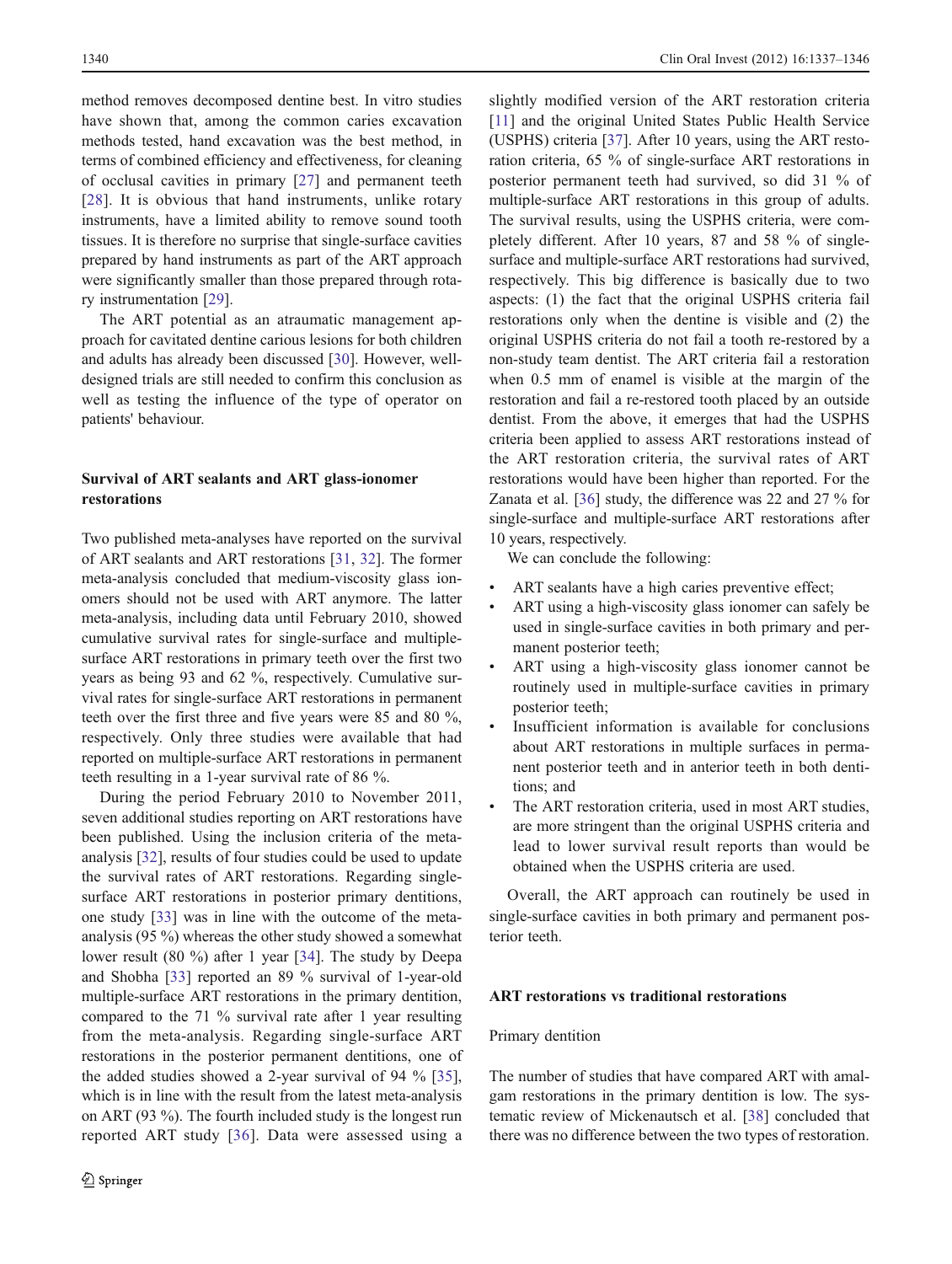ART high-viscosity glass-ionomer restorations have also been compared to conventional composite resin restorations in primary molars. Using a split-mouth study design, Ersin et al. [\[39\]](#page-8-0) found no statistically significant difference between class I ART (96.7  $\%$ ) and comparable composite resin (91  $\%$ ) restorations and between class II ART (76.1 %) and comparable composite resin (82 %) restorations after 2 years. However, as was stated, the number of studies is too low to draw any conclusions especially for multiple-surface cavities.

# Permanent dentition

Single-surface ART restorations placed in the permanent dentition have been compared to comparable amalgam ones, but not to composite resin restorations. In a meta-analysis based on five studies, Frencken et al. [\[40](#page-8-0)] concluded that there appeared to be no difference in survival rates between single-surface ART restorations using glass-ionomer and amalgam restorations in permanent teeth over the first three years. Using seven studies, three related to primary and four to permanent teeth, in a systematic review, Mickenautsch et al. [\[38\]](#page-8-0) concluded that the longevity of all types of ART restoration is equal to or greater than that of equivalent amalgam restorations for up to 6.3 years and is site dependent. This systematic review shows that, with respect to survival rates, the ART approach using high-viscosity glass ionomers produces restorations comparable to those of the conventional approach using amalgam in posterior permanent teeth. This conclusion is different from that presented in the recently launched WHO report about dental materials [[41\]](#page-8-0), in which glass-ionomer restorations were given a much lower survival rate than amalgam restorations. Notwithstanding the outcome of the systematic review [[38](#page-8-0)], more information is necessary before the ART approach can be recommended for use in multiple-surface and anterior cavities.

## ART and secondary caries

One of the concerns expressed in the early years of ART development was the expected high percentage of restoration failures due to the development of so-called secondary caries because decomposed dentine is sometimes left behind in the cavity after ART manual cleaning. However, dentine carious lesion development at the margin of ART glassionomer restorations was low [\[36](#page-8-0), [42](#page-8-0)–[45\]](#page-8-0). This finding is supported by the results of the systematic review which showed that glass ionomer had a higher caries-preventive effect than amalgam for restorations in permanent teeth, with no difference in primary teeth [[46\]](#page-8-0). These results had not been expected when the ART approach was conceived 25 years ago. However, they show that the ART approach seems to be a realistically practical option for managing dental caries, whether applied in the dental surgery or in the field.

# Sealants

Three structured reviews on the caries-preventive effect of sealants in pits and fissures did not analyse differences between glass-ionomer and resin-based sealants [\[47](#page-8-0)–[49](#page-8-0)]. One systematic review concluded that there is no evidence that either resin-based or low- and medium-viscosity glassionomer sealant material is superior in preventing dentine lesion development in pits and fissures over time [\[50](#page-8-0)]. This finding was supported by another systematic review [\[51](#page-8-0)].

It is fair to conclude that low- and medium-viscosity glass-ionomer and resin pits and fissure sealants are equally good in preventing carious lesion development in pits and fissures.

# ART sealants

It is generally accepted that composite resin sealants are retained longer than low-viscosity glass-ionomer sealants [\[52](#page-8-0), [53](#page-8-0)]. However, the low retention rates for low/medium glass-ionomer sealant materials, found in the 1980s and 1990s, are not so apparent anymore when high-viscosity glass ionomer is used to seal caries-prone pits and fissures with ART. The ART meta-analysis showed a 2- and 3-year fully and partially retention rate of ART high-viscosity glass-ionomer sealants of 82 and 72 %, respectively [[32\]](#page-8-0). Only one ART high-viscosity glass-ionomer sealant study has been published since February 2010 and showed a fully and partially retention rate of 78 % after 2 years [[54\]](#page-8-0). The ART meta-analysis showed a mean annual cavitated dentine lesion incidence rate, in pits and fissures previously sealed using ART, of 1 % over the first three years, which is low [\[32](#page-8-0)]. More studies are needed to confirm this result.

# ART and resin sealants

Only one study has been published in which ART highviscosity sealants have been compared with light-cured resin sealants [[55](#page-8-0)]. The authors concluded that the cariespreventive effect of high-viscosity glass-ionomer ART sealants was between 3.1 and 4.5 times higher than that of composite resin sealants after 3 to 5 years. What could be the reason for high caries-preventive action of glassionomer sealants after the material had disappeared from the pits and fissures? Studies have provided some evidence that glass-ionomer remnants might still be present in the bottom of pits and fissures that appear clinically free of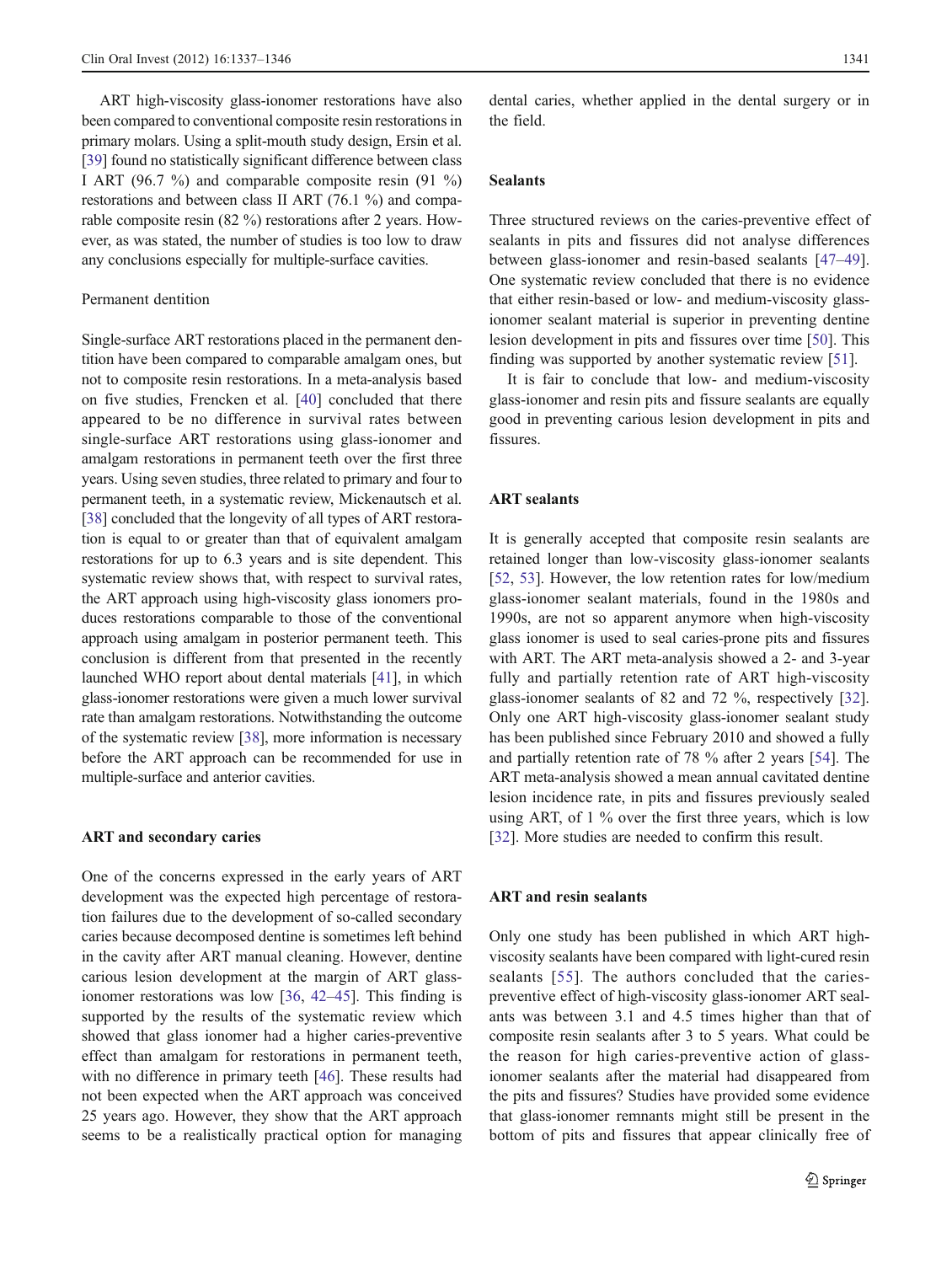sealant material [[56](#page-8-0)–[60\]](#page-8-0). These remnants are probably present because glass-ionomer fractures cohesively, in contrast to resin-based materials which tend to fracture adhesively [\[61](#page-8-0)]. The remnants may thus allow continuing exercising of their carious lesion preventive effect over a long period.

# Materials used with ART

Although most researchers have used an autocured glass ionomer to restore cavities cleaned with hand instruments, resin composite [[62,](#page-8-0) [63](#page-8-0)], compomer [\[64](#page-8-0)] and resin-modified glass ionomer [\[65](#page-9-0)–[67](#page-9-0)] have also been used for this purpose. Nevertheless, autocured high-viscosity glass ionomer appears to be the most appropriate adhesive restorative material for use with ART. However, many brands of glass ionomer exist and many are very cheap. They are, therefore, attractive to buy for dentists and governments with a limited budget. Personal experiences have shown that many of the cheap brands lead to poor quality sealants and restorations. A well-cleaned cavity can thus result in a poor restoration when a substandard glass ionomer is being inserted.

In vitro studies have tested various physical properties of medium- and high-viscosity glass ionomers. Almost consistently, the scores for high-viscosity glass ionomers were significantly higher than for medium-viscosity glass ionomers [\[68](#page-9-0)–[70](#page-9-0)]. It is, therefore, correct to state that in order to obtain high survival rates of ART sealants and ART restorations, dental practitioners should use high-viscosity glass ionomers and select those that have been tested favourably in clinical studies of long duration.

## ART in young children

ART has been suggested to be the most logical and appropriate tertiary preventive measure for managing severe early childhood caries (S-ECC), not only for children in disadvantaged communities but also for those attending private practice facilities. It was thought that ART would avoid the need for major restorative dental care under either local or even general anaesthesia [\[71](#page-9-0)]. It is, therefore, surprising that only a few clinical studies have investigated the ART approach as a possible alternative to the conventional treatment for S-ECC.

Faccin et al. [\[67](#page-9-0)] investigated the survival of class I ART restorations in a group of preschool children (mean age 31 months). The treatment was provided in a dental setting by trained final year dental students using a resin-modified glass ionomer. The survival rates were high and varied from 89 to 72 %, depending on the evaluation period of 6 to 48 months, respectively. Lo and Holmgren [[72\]](#page-9-0) investigated ART in preschool children (mean age 5.1 years) who were

treated by final year dental students in a kindergarten environment. The survival rates were high for class I (79 %) and class V restorations (71 %) and modest for class II restorations (51 %) after 30 months. The acceptance of ART was also assessed, and the authors concluded that preschool children who received ART restorations in a kindergarten environment accepted the treatment well, probably because it was provided in a nonthreatening way in a familiar setting. This outcome indicates that ART can be applied outside the traditional clinical setting, even for very young children. This is a very important finding as ART, when compared to traditional ways of managing dental caries, presents two important advantages: the low cost and its possibility for application at school premises, which may lead to an increase in dental service coverage.

In terms of ART acceptance, de Menezes Abreu et al. [\[21](#page-7-0)] compared ART and the traditional approach, focusing on children's reporting of pain. The study included children from 4 to 7 years old. It concluded that ART was less painful than the conventional restorative treatment (CRT) and that the youngest children complained most about pain. While all children aged 4 from the CRT group reported some level of pain, 30 % of those who received ART reported that they had felt no pain. Why? This is, most probably, because the most fear-eliciting stimuli related to the dental treatment, as pointed out by school children—the sight and sensation of an anaesthetic needle and of the drill [[73\]](#page-9-0)—were absent when ART was applied.

We agree with Davies [[71\]](#page-9-0), who affirmed that ART provides a much more acceptable introduction to dental care than "injection, drill and fill". However, well-conducted clinical trials are required to show the benefits of the ART approach in restoring cavitated lesions in very young children, which would benefit thousands of children and families all over the world.

## ART in the elderly

From its onset, one of the indications for the appropriate use of the ART approach concerned the elderly, particularly those living in institutions and those who are homebound [\[74](#page-9-0)]. Unfortunately, very few studies have investigated the potential of ART in providing dental care to these people. The first of such study was carried out amongst, on average, 75-year-old subjects who were homebound because of physical, mental or emotional problems [[75\]](#page-9-0). The majority of carious lesions presented were so extensive that restorative care for these elderly people was no longer possible. After 1 year, 79 % of the ART restorations placed were considered successful. ART was well received, and the recipients were very satisfied with the care provided at home. A second study was performed on root surface carious lesions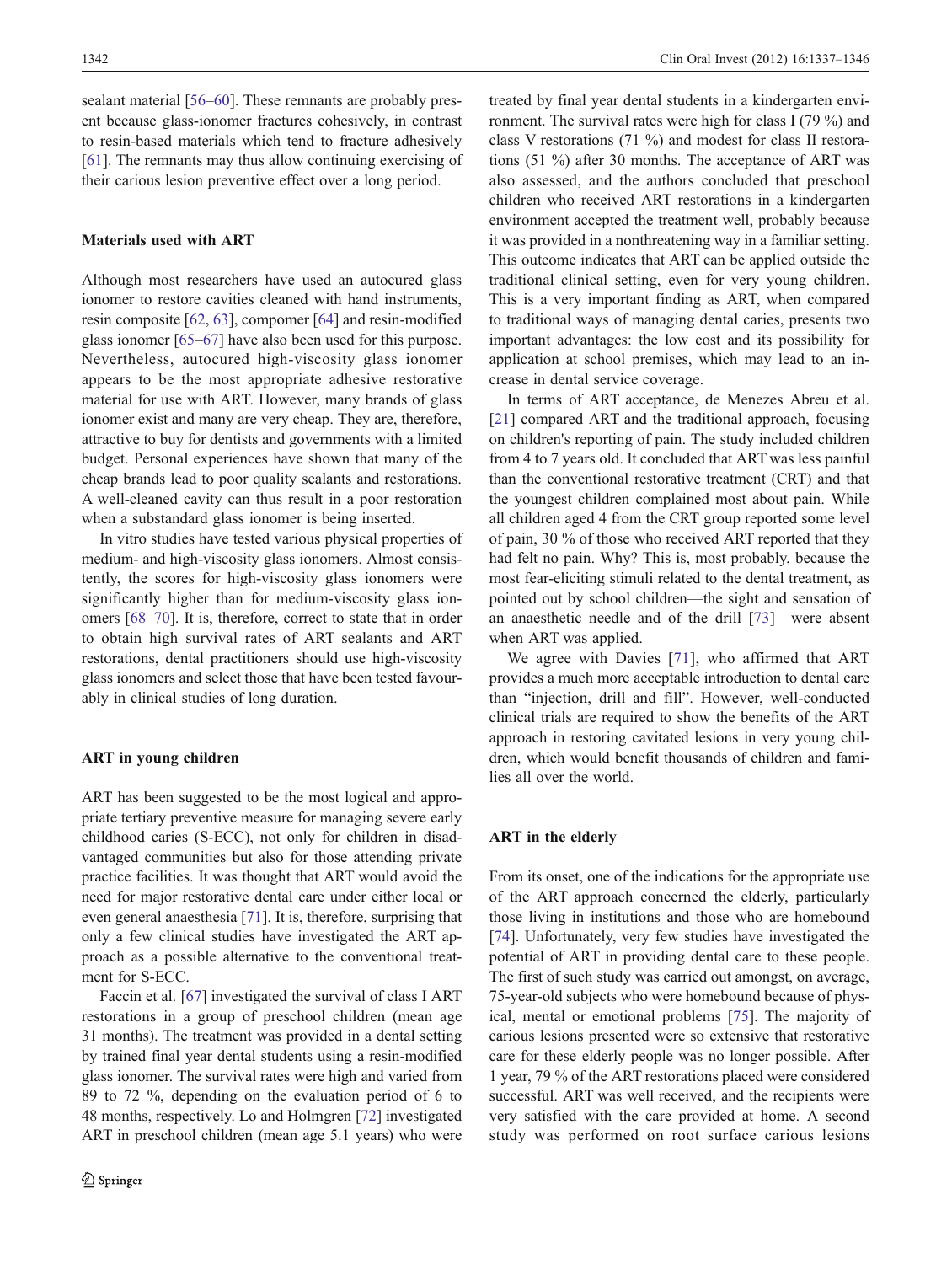amongst, on average, 63-year-old subjects who had undergone radiotherapy. After 2 years, there was no significant difference in survival rates between ART restorations and those produced through the traditional approach, using highviscosity glass ionomer—66.2 % vs 65.2 %, respectively [\[76](#page-9-0)]. The last study investigated the survival of ART restorations in root surfaces among institutionalised elderly with an average age of 78.6 years in comparison to that of traditional treatment using a resin-modified glass ionomer. The 1-year survival rate for traditional restorations was 91.7 %, and it was 87 % for ART restorations [\[77](#page-9-0)].

It is obvious that the potential for treating elderly patients in hospitals, institutions or their own homes, as inherent in the ART approach, has been insufficiently researched. Considering the worldwide increase of elderly people with natural dentition in the coming decades, study covering the impact of the ART approach, as part of a package of (medical) oral care for use among the elderly, should receive serious attention.

#### ART in the public services

The first report that described the use of the ART approach in a public service system originated from South Africa. ART was introduced there mainly because of its appropriate economical and restorative advantages and because of its patient friendliness [\[16](#page-7-0)]. The adoption of ART was associated with training, research and follow-up supervision [[16](#page-7-0)]. Since then, the ART approach has been proposed in several countries as an appropriate caries management concept aimed at improving the public oral health services [[78](#page-9-0)] by minimizing the number of extractions, maximising the number of dental restorations and sealants [[79\]](#page-9-0) and increasing the coverage of addressing dental care needs in a population [[15\]](#page-7-0).

The Mexican experience of incorporating ART into the public service stands out as a good example [\[80](#page-9-0)]. It started with an ART course in 1998, followed by the development and acceptance of a National Oral Health Programme (including ART) and subsequently, in 2002, a second ART course after which the programme could commence fully. It was estimated that 2 million ART procedures were performed in the first six years of the programme, an increase of 400 % from the baseline, and that 810 dentists had been trained in ART. The restoration statistics represented an overestimation, as some 55 % of the dentists had used the drill to open cavities and then cleaned them with hand instruments. The resulting restorations cannot be considered ART restorations [\[13\]](#page-7-0). The Oral Health Programme was then extended to cover 100 municipalities. More ART training courses were conducted, and 1,300 dentists were trained in the use of ART. The success of the restorations in primary and permanent teeth was 82 % after 1 year. The programme is considered to have been successful because of the high number of dentists trained, the high number of restorations placed, the success rate of ART restorations and the increased administration of dental care covering populations low on the human development index [\[80](#page-9-0)].

According to nine chief dental officers of 10 Latin American countries, ART has been introduced into their countries' public oral health service systems [\[15](#page-7-0)], but the implementation is still in its infancy.

The implementation of ART in the public health services has also been researched in Tanzania. ART introduction resulted in an increase in the mean percentage of total restorations in relation to total treatment rendered, from 3.9 % at baseline to 13 % at the end of the 31-month study period [[81\]](#page-9-0).

The experiences in South Africa, Mexico, Tanzania, the Latin American countries and Cambodia [\[82\]](#page-9-0) show that the proper implementation of ART in the public oral health services is mainly hampered by two factors: the availability of ART instruments and the availability of quality glass ionomers. Strategies for successful incorporation of ART into public oral health services should, therefore, include organisation of training courses in ART for trainer dentists, in addition to regular complete ART courses in countries that have already organised such courses; support for course participants through ensuring the constant supply of quality highviscosity glass-ionomer restorative material; installation of a system for monitoring treatments provided in public oral health services; organisation of meetings for updating dental practitioners about monitored results; and promotion of cooperation between universities and the health ministries in developing the ART oral health projects [\[15](#page-7-0)].

Finally, introducing ART as part of the Basic Package of Oral Care [\[83](#page-9-0)] increases the chance for rendering essential palliative, preventive and restorative care, in addition to promotional activities, to many communities in need.

# ART and dental education

The principles of ART perfectly fit the concept of MID. The first IADR symposium on MID techniques was almost solely dedicated to the ART approach [[84\]](#page-9-0). It is obvious that populations stand to benefit from ART if the approach is being taught at dental schools.

Not too many studies have reported on the incorporation of ART into the dental curriculum. A survey amongst dental schools in Brazil revealed that ART lectures were given in 95 % of responding schools [\[14](#page-7-0)]. ART was mainly being taught as a paediatric dentistry discipline (70 %). A full ART course was offered in 63 % of the responding dental schools. The situation in Brazil might reflect that of 10 other Latin American countries. The chief dental officer stated that ART was being taught in 74 % of dental schools in these countries and was taught most frequently as a paediatric dentistry discipline [[15\]](#page-7-0).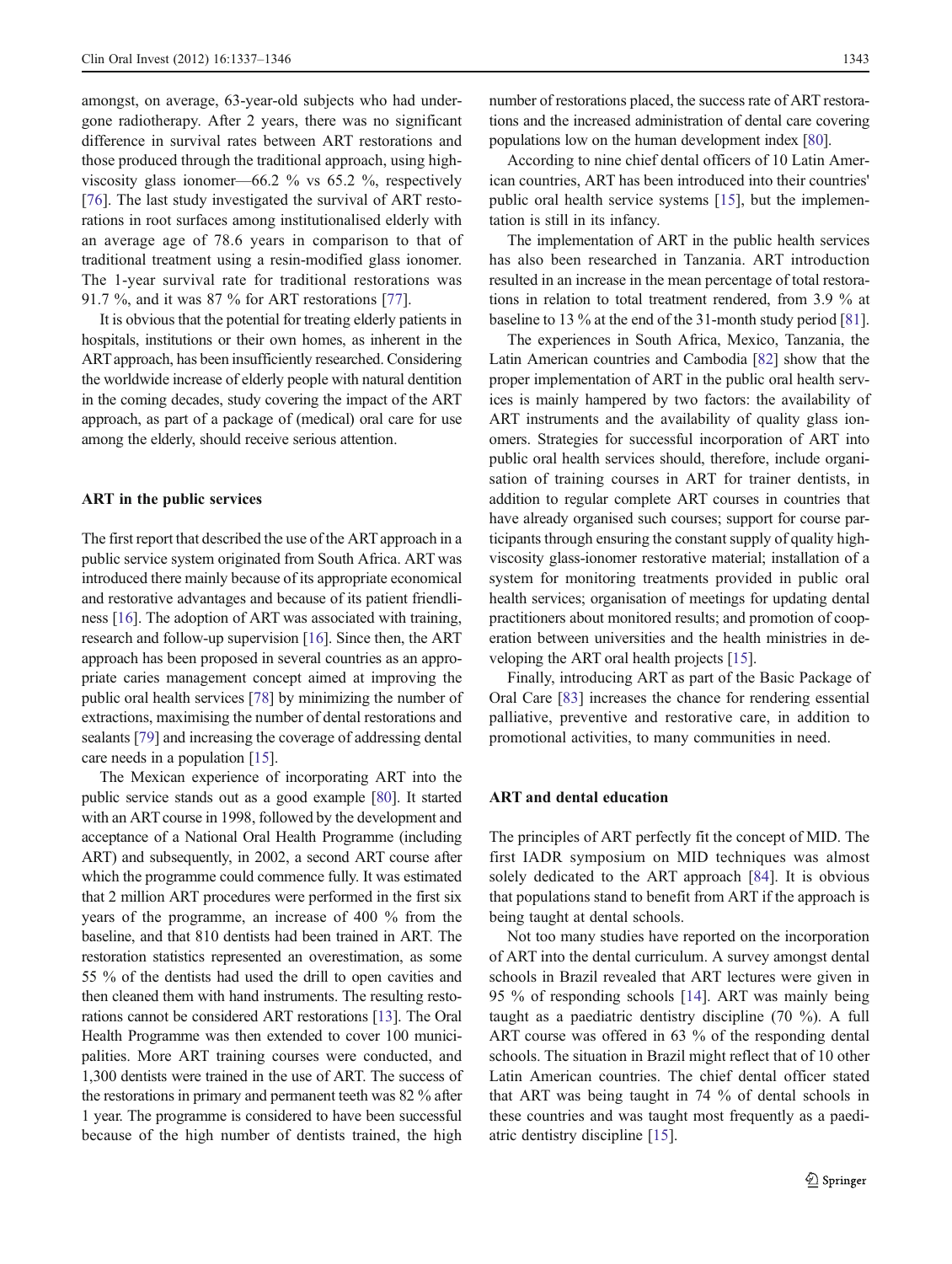<span id="page-7-0"></span>Advances in dissemination of information about ART aspects within the professional education system have been reported. An e-learning ART training model was shown to increase the knowledge of public health dentists about ART after postgraduate education, in Brazil [[85\]](#page-9-0). This teaching mode might be very useful to students, dentists and educators, in under and postgraduate teaching, for standardising the way in which ART education is given [\[86](#page-9-0)].

The extent to which ART is being taught in dental schools in the world is not known. The fact that ART is included as a chapter in the cariology book edited by Fejerskov and Kidd [[87\]](#page-9-0) indicates the existence of a need for knowledge that will assist lecturers and students in studying the aspects of ART.

## Concluding remarks

During the last 25 years, the ART approach has become a major asset in global oral health. Nevertheless, a lot more ought to be done in order for oral health care to improve and become accessible to the many who do not have access or who have adequate access to oral health care. ART has risen to its present position because its originators, from time zero, emphasised the need for research into its various aspects to accompany its development. The latest research agenda regarding ART are an excellent example [\[88\]](#page-9-0). In conclusion, as Holmgren and Frencken [\[89\]](#page-9-0) stated, 'ART has served as a catalyst for a new way of thinking about oral health care. While oral health promotion through prevention remains the essential foundation of oral health, the ART approach is an important corner stone in the building of global oral health'.

Acknowledgments We thank all those who have provided information regarding ART in its broadest sense through conducting research, teaching and through personal experiences. Without your contributions, we would have been unable to write this publication.

Conflict of interest The authors declare that they have no conflict of interest.

Open Access This article is distributed under the terms of the Creative Commons Attribution License which permits any use, distribution, and reproduction in any medium, provided the original author(s) and the source are credited.

# References

- 1. Wilson AD, Mclean JW (1988) Glass-ionomer cement. Quintessence Publishing Co., Inc., Chicago
- 2. Mount G (1994) An atlas of glass-ionomer cements: a clinician's guide. Martin Dunitz, London
- 3. Myburgh NG, Hobdell MH, Lalloo R (2004) African countries propose a regional oral health strategy: the Dakar report from 1998. Oral Dis 10:129–137
- 4. Holmgren CJ, Pilot T (1996) Preliminary research agenda for minimal intervention techniques for caries. J Public Health Dent 56:164–165
- 5. Holmgren CJ, Frencken JE (1999) Painting the future for ART. Community Dent Oral Epidemiol 27:449–453
- 6. Holmgren CJ, Figueiredo M (2009) Two decades of ART: improving on success through further research. J Appl Oral Sci 17:122–133
- 7. Frencken JE, Holmgren CJ (1999) Atraumatic restorative treatment for dental caries. STI book b.v, Nijmegen
- 8. Imparato JCP (2005) Tratamento Restaurador Atraumático (ART): Técnicas de Mínima Intervenção para o Tratamento de Doença Cárie Dentária. Editora Maio, Curitiba, Brasil
- 9. Frencken JE, Holmgren CJ (2001) The atraumatic restorative treatment (ART) approach. In: Albrektsson T, Bratthall D, Glantz PO, Lindhe J (eds) Tissue preservation in caries treatment. Quintessenz Verlag-GMBH, Berlin
- 10. Hiremath SS (2007) Preventive dentistry and community dentistry. Elsevier, New Delhi
- 11. Frencken JE, van Amerongen WE (2008) The atraumatic restorative treatment (ART) approach to manage dental caries. In: Fejerskov O, Kidd E (eds) Dental caries: the disease and its management. Blackwell, Oxford
- 12. Frencken JE (2012) Tratamento restaurador atraumático (ART): um conceito contemporâneo para o manejo da cárie dentária. In: De Toledo OA (ed) Odontopediatria Fundamentos para a prática clínica. Premier, Sao Paulo
- 13. Frencken JE, Leal SC (2010) The correct use of the ART approach. J Appl Oral Sci 18:1–4
- 14. Navarro MF, Modena KCS, Freitas MCCA, Fagundes TC (2009) Transferring ART research into education in Brazil. J Appl Oral Sci 17:99–105
- 15. Ruiz O, Frencken JE (2009) ART integration in oral health care systems in Latin American countries as perceived by directors of oral health. J Appl Oral Sci 17:106–113
- 16. Mickenautsch S, Rudolpf MJ (2001) Implementation of the ART approach in South Africa: an activity report. S Afr Dent J 56:327–329
- 17. Mickenautsch S, Rudolph MJ, Ogunbodede EO, Frencken JE (1999) The impact of the ART approach on treatment profile in a mobile dental system (MDS) in South Africa. Int Dent J 49:132– 138
- 18. Mickenautsch S, Rudolph MJ (2002) Undergraduate training in the atraumatic restorative treatment (ART) approach—an activity report. S Afr Dent J 57:355–357
- 19. Schriks MC, van Amerogen WE (2003) Atraumatic perspectives of ART: psychological and physiological aspects of treatment with and without rotary instruments. Community Dent Oral Epidemiol 31:15–20
- 20. Rahimtoola S, van Amerogen WE, Maher R, Groen H (2000) Pain related to different ways of minimal intervention in the treatment of small caries lesions. ASDC 67:123–127
- 21. de Menezes Abreu DM, Leal SC, Frencken JE (2009) Self-report of pain in children treated according to the atraumatic restorative treatment and the conventional restorative treatment–a pilot study. J Clin Pediatr Dent 34:151–155
- 22. de Menezes Abreu DM, Leal SC, Mulder J, Frencken JE (2011) Pain experience after conventional, atraumatic, and ultraconservative restorative treatments in 6- to 7-yr-old children. Eur J Oral Sci 119:163–168
- 23. Topaloglu-Ak A, Eden E, Frencken JE (2007) Perceived dental anxiety among schoolchildren treated through three caries removal approaches. J Appl Oral Sci 15:235–240
- 24. Mickenautsch S, Frencken JE, van't Hof M (2007) Atraumatic restorative treatment and dental anxiety in outpatients attending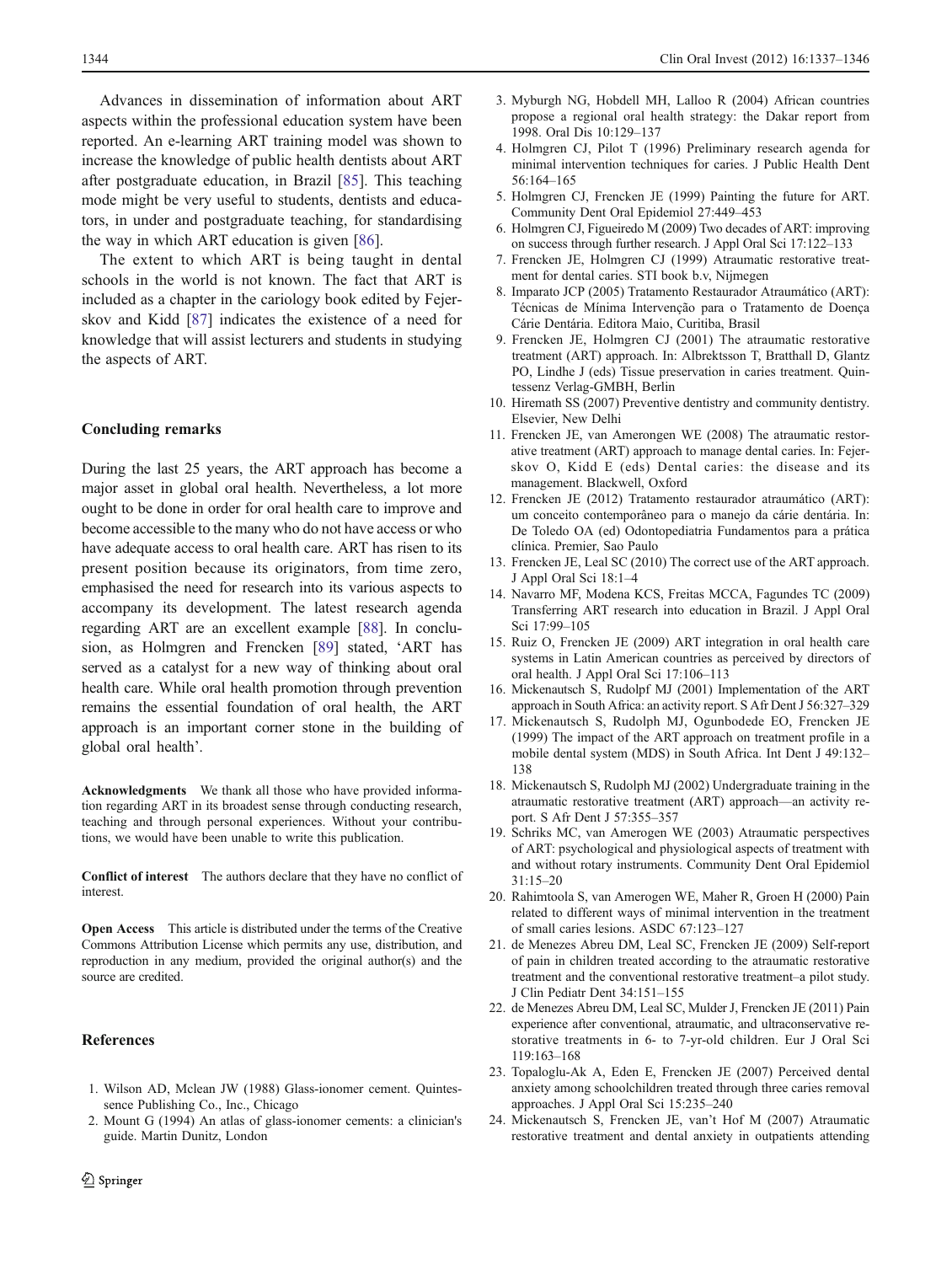<span id="page-8-0"></span>public oral health clinics in South Africa. J Public Health Dent 67:179–184

- 25. de Menezes Abreu DM, Leal SC, Mulder J, Frencken JE (2011) Dental anxiety in 6–7-year-old treated in accordance with conventional restorative treatment, ART and ultra-conservative treatment protocols. Acta Odontol Scand 69:410–416
- 26. Xia B, Wang CL, Ge LH (2011) Factors associated with dental behaviour management problems in children aged 2–8 years in Beijing, China. Int J Paediatr Dent 21:200–209
- 27. Celiberti P, Francescut P, Lussi A (2006) Performance of four dentine excavation methods in deciduous teeth. Caries Res 40:117–123
- 28. Banerjee A, Kidd EAM, Watsen TF (2000) In vitro evaluation of five alternative methods of carious dentine excavation. Caries Res 34:144–150
- 29. Rahimtoola S, van Amerongen E (2002) Comparison of two tooth saving preparation techniques for one surface cavities. J Dent Child 69:16–26
- 30. Leal SC, Abreu DMM, Frencken JE (2009) Dental anxiety and pain related to ART. J Appl Oral Sci 17:84–88
- 31. Van't Hof MA, Frencken JE, van Palenstein Helderman WH, Holmgren CJ (2006) The ART approach for managing dental caries: a meta-analysis. Int Dent J 56:345–351
- 32. De Amorim RG, Leal SC, Frencken JE (2012) Survival of ART sealants and ART restorations: a meta-analysis. Clin Oral Invest 16:429–441
- 33. Deepa G, Shobha T (2010) A clinical evaluation of two glass ionomer cements in primary molars using atraumatic restorative treatment technique in India: 1 year follow up. Int J Paediatr Dent 20:410–418
- 34. Roshan NM, Sakeenabi B (2011) Survival of occlusal ART restorations in primary molars placed in school environment and hospital dental setup-one year follow-up study. Med Oral Patol Oral Cir Bucal 16:e973–e977
- 35. Ibiyemi O, Bankole OO, Oke GA (2011) Assessment of atraumatic restorative treatment (ART) on the permanent dentition in a primary care setting in Nigeria. Int Dent J 61:2–6
- 36. Zanata RL, Fagundes TC, Freitas MC, Lauris JR, Navarro MF (2011) Ten-year survival of ART restorations in permanent posterior teeth. Clin Oral Investig 15:265–271
- 37. Ryge G (1980) Clinical criteria. Int Dent J 30:347–358
- 38. Mickenautsch S, Yengopal V, Banerjee A (2010) Atraumatic restorative treatment versus amalgam restoration longevity: a systematic review. Clin Oral Investig 14:233–240
- 39. Ersin NK, Candan U, Aykut A, Oncag O, Eronat C, Kose T (2006) A clinical evaluation of resin-based composite and glass ionomer cement restorations placed in primary teeth using the ART approach: results at 24 months. J Am Dent Assoc 137:1529–1536
- 40. Frencken JE, van't Hof MA, van Amerongen WE, Holmgren CJ (2004) Effectiveness of single-surface ART restorations in the permanent dentition: a meta-analysis. J Dent Res 83:120–123
- 41. World Health Organization (2010) Future use of materials for dental restoration. WHO Document production services, Geneva, Switzerland, p 11
- 42. Taifour D, Frencken JE, Beiruti N, Van't Hof MA, Truin GJ (2002) Effectiveness of glass-ionomer (ART) and amalgam restorations in the deciduous dentition—results after 3 years. Caries Res 36:437–444
- 43. Lo ECM, Holmgren CJ, Hu D, Wan H, van Palenstein Helderman W (2007) Six-year follow-up of atraumatic restorative treatment restorations placed in Chinese school children. Community Dent Oral Epidemiol 35:387–392
- 44. Frencken JE, van't Hof MA, Taifour D, Al-Zaher I (2007) Effectiveness of the ART and traditional amalgam approach in restoring single-surface cavities in posterior teeth of permanent dentitions in school children after 6.3 years. Community Dent Oral Epidemiol 35:207–214
- 45. Farag A, van der Sanden WJM, Abdelwahab H, Mulder J, Frencken JE (2009) 5-Year survival of ART restorations with and without cavity disinfection. J Dent 37:468–474
- 46. Mickenautsch S, Yengopal V (2011) Absence of carious lesions at margins of glass-ionomer cement and amalgam restorations: an update of systematic review evidence. BMC Res Notes 4:58
- 47. Mejàre I, Lingström P, Petersson LG, Holm A-K, Twetman S, Källestål C, Nordenram G, Lagerlöf F, Söder B, Norlund A, Axelsson S, Dahlgren H (2003) Caries-preventive effect of fissure sealants: a systematic review. Acta Odontol Scand 61:321–330
- 48. Ahovuo-Saloranta A, Hiiri A, Nordblad A, Worthington H, Mäkelä M (2004) Pit and fissure sealants for preventing dental decay in the permanent teeth of children and adolescents. Cochrane Database Syst Rev.
- 49. Ahovuo-Saloranta A, Hiiri A, Nordblad A, Mäkelä M, Worthington H (2008) Pit and fissure sealants for preventing dental decay in the permanent teeth of children and adolescents. Cochrane Database Syst Rev.
- 50. Beiruti N, Frencken JE, van't Hof MA, van Palenstein Helderman WH (2006) Caries-preventive effect of resin-based and glass ionomer sealants over time: a systematic review. Community Dent Oral Epidemiol 34:403–409
- 51. Mickenautsch S, Yengopal V (2011) Caries-preventive effect of glass ionomer and resin-based fissure sealants on permanent teeth: an update of systematic review evidence. BMC Res Notes 4:22
- 52. Simonsen RJ (2002) Pit and fissure sealants: review of the literature. Pediatr Dent 24:393–414
- 53. Locker D, Jokovic A, Kay EJ (2003) Prevention. Part 8: the use of pit and fissure sealants in preventing caries in the permanent dentition of children. Br Dent J 195:375–378
- 54. Chen X, Du M, Fan M, Mulder J, Huysmans MC, Frencken JE (2011) Effectiveness of two new types of sealants: retention after 2 years. Clin Oral Investig; epub
- 55. Beiruti N, Frencken JE, van't Hof MA, Taifour D, van Palenstein Helderman WH (2006) Caries-preventive effect of a one-time application of composite resin and glass ionomer sealants after 5 years. Caries Res 40:52–59
- 56. Mejàre I, Mjör IA (1990) Glass ionomer and resin-based fissure sealants: a clinical study. Scand J Dent Res 98:345–350
- 57. Övrebö RS, Raadal M (1990) Microleakage in fissures sealed with resin or glass ionomer cement. Scand J Dent Res 98:66–69
- 58. Williams B, Laxton L, Holt RD, Winter GB (1996) Fissure sealants: a 4-year clinical trial comparing an experimental glass polyalkenoate cement with a bis glycidyl methacrylate resin used as fissure sealants. Br Dent J 180:104–108
- 59. Torppa-Saarinen E, Seppå L (1990) Short-term retention of glassionomer fissure sealants. Proc Finn Dent Soc 86:83–88
- 60. Frencken JE, Wolke J (2010) Clinical and SEM assessment of ART high-viscosity glass-ionomer sealants after 8–13 years in 4 teeth. J Dent 38:59–64
- 61. Papacchini F, Goracci C, Sadek FT, Monticelli F, Garcia-Godoy F, Ferrari M (2005) Microtensile bond strength to ground enamel by glass-ionomers, resin-modified glass-ionomers, and resin composites used as pit and fissure sealants. J Dent 33:459–467
- 62. Eden E, Topaloglu-Ak A, Frencken JE, van't Hof MA (2006) Survival of self-etch adhesive class II composite restorations using ART and conventional cavity preparations in primary molars. Am J Dent 19:359–363
- 63. Topaloglu-Ak A, Eden E, Frencken JE, Oncag O (2009) Two years survival rate of class II composite resin restorations prepared by ART with and without a chemomechanical caries removal gel in primary molars. Clin Oral Investig 13:325–332
- 64. Louw AJ, Sarvan I, Chikte UME, Honkala E (2002) One-year evaluation of atraumatic restorative treatment and minimum intervention techniques on primary teeth. S Afr Dent J 57:366–371